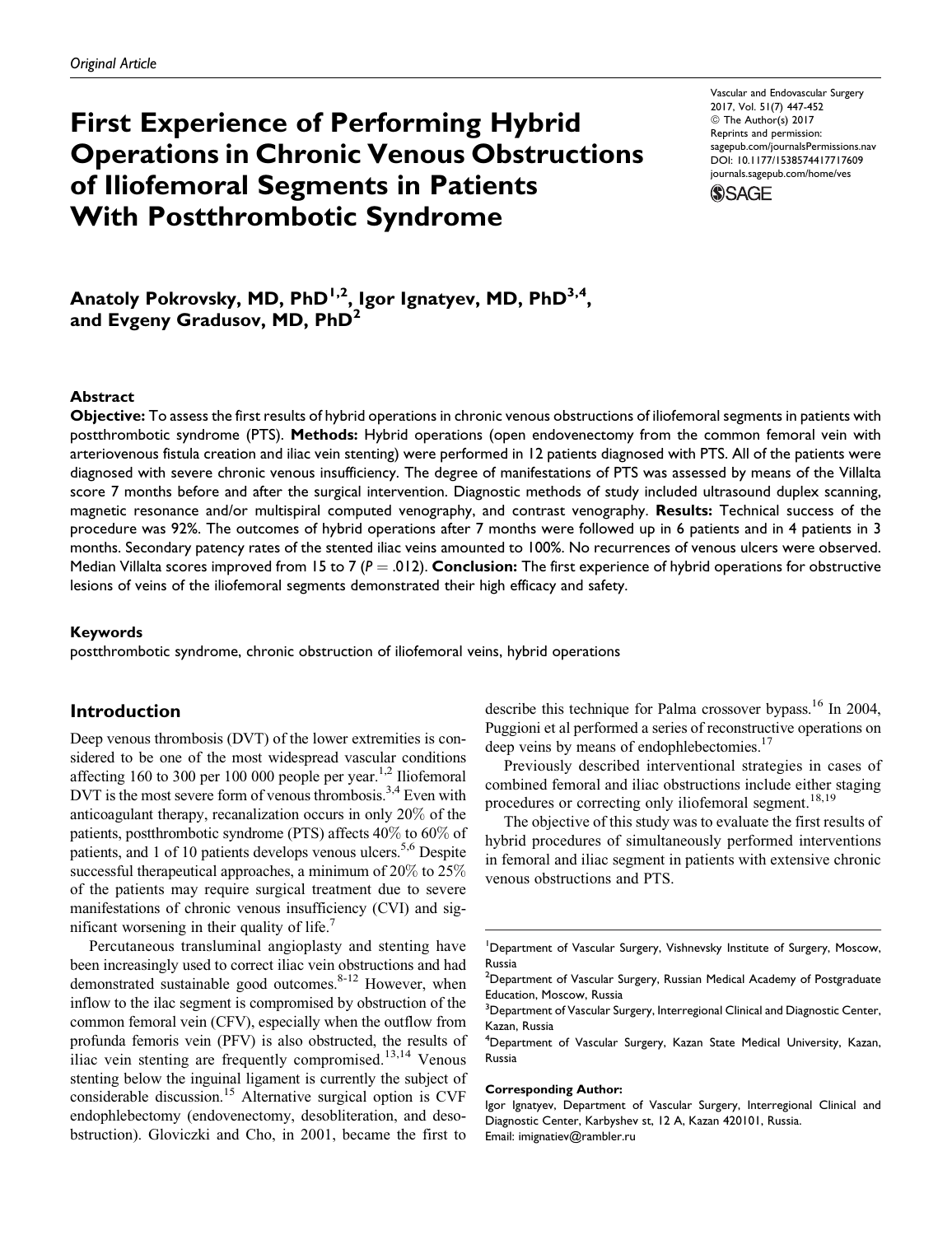| Demographic Data                              | Number of Patients |  |  |
|-----------------------------------------------|--------------------|--|--|
| Patients                                      | 12                 |  |  |
| Gender                                        |                    |  |  |
| Male                                          | 7                  |  |  |
| Female                                        | 5                  |  |  |
| Mean age (range), years                       | 42.8 (34-52)       |  |  |
| Comorbidities                                 |                    |  |  |
| Hypertension                                  | 5                  |  |  |
| <b>Diabetes</b>                               |                    |  |  |
| Coronary heart disease                        | 2                  |  |  |
| Congenital defects                            |                    |  |  |
| Term of disease, mean (range)                 | $7.1(2-12)$ years  |  |  |
| Advanced CEAP classification                  |                    |  |  |
| $C_{4a,s}$                                    | 3                  |  |  |
| $C_{4b,s}$                                    | 4                  |  |  |
| $C_{5,s}$                                     | 4                  |  |  |
| $C_{6,s}$                                     |                    |  |  |
| $E_S$                                         | 12                 |  |  |
| $A_{D.S.P}$                                   | 12                 |  |  |
| $P_{R,O}$ 5,7,8, 9,11,12,13,14,15,18          | 10                 |  |  |
| P <sub>R,O</sub> 2,7,8,9,11,12,13,14,15,17,18 | 2                  |  |  |
| Score                                         | Median (range)     |  |  |
| Villalta score baseline                       | 15 (9-18)          |  |  |

| Table 1. Demographic Data, CEAP Classification, Term of Disease, |  |  |
|------------------------------------------------------------------|--|--|
| and Villalta Score Evaluation Before Treatment.                  |  |  |

# Materials and Methods

This is a retrospective review of prospectively collected data on 12 patients who underwent hybrid procedures on occluded iliofemoral venous segments from March 2014 to February 2016. There were 7 men and 5 women, from 34 to 52 years (mean age  $= 42.8 \pm 5.7$  years) in this series. All of the patients had severe CVI. The distribution of patients according to the Clinical-Etiologic-Anatomic-Pathophysiologic (CEAP) classification was the following: C4a, s—3 patients, C4b, s—4 patients, C5, s—4 patients, and C6, s—1 patient. The combinations of obstructive lesions were the following: critical stenosis of external iliac vein (EIV) and occlusion of CFV in 7 patients; occlusion of common iliac vein (CIV), EIV, and CFV in 3 patients; occlusion of CIV, stenosis of EIV, and occlusion of CFV in 2 patients. The time from the episode of acute iliofemoral venous thrombosis to treatment varied from 2 to 12 years (mean  $=$ 7.1  $\pm$  3.3 years). The severity of PTS was evaluated with the Villalta score 7 months before and after surgical intervention in 6 patients.20 Characteristics of patients are presented in Table 1.

The diagnostic methods included ultrasound duplex scanning (UDS; Vivid 7, GE Medical Systems, Horten, Norway), magnetic resonance venography (MRV; GE Healthcare, Signa Horizon, Hdxt 1.5T, USA) and multispiral computed venography (CTV, AQUILION 64, Toshiba, Japan), and contrast venography (INNOVA 3100, GE Healthcare, USA).

## Statistical Analyses

Statistical data processing was performed with licensed statistical software package Statistica 10 (StatSoft, Tulsa, Oklahoma). The data were presented mean  $\pm$  standard deviation. The Villalta score were compared using the Wilcoxon test. Differences with a  $P < 0.05$  were considered statistically noteworthy.

## Hybrid Procedure

Three days prior of procedures, the patients were started on platelet inhibition with aspirin 100 mg Fhe CFV, distal segment of EIV, saphenofemoral junction, PFV, and femoral vein (FV) were exposed, using a standard longitudinal inguinal incision. Small tributaries of the CFV were ligated and tourniquets were applied on the large tributaries. Patients were fully anticoagulated with 100 IU/kg of unfractionated heparin. Longitudinal venotomy of the distal segment of EIV and bifurcation of PFV and FV was performed. Dense fibrous tissue and web-like synechiae were removed with sharp and blunt dissection well into the distal EIV, releasing the orifice(s) of PFV and great saphenous vein (GSV; Figure 1 A and B). Special attention was paid to desobliteration of the orifice(s) of PFV. Subsequently, the lumen of the vein was either sutured with primary sutures (Prolene 7-0) or by patching using bovine pericardium or autogenous vein depending on the diameter of the lumen and the effectiveness of the endovenectomy (Figure 1C). Arteriovenous fistula (AVF) was created between the superficial femoral artery (SFA) and the CFV (Prolene 8-0), using free venous fragments or the tributaries of the GSV (Figure 1D).

An ascending venography was performed via an 8F to 10F sheath at the conclusion of the endovenectomy. After crossing the occluded segment and predilation, the segment was stented using either Wallstent (Boston Scientific Corporation, Natick, MA, USA;  $n = 11$ ) or Smart (Cordis, Johnson & Johnson, New Brunswick, NJ, USA;  $n = 2$ ). Fourteen to 18 mm stents were used for CIV and 12 to 14 mm for EIV. Three of the patients needed 2 stents, the rest was treated with a single stent. Stenting was followed by control venography. Successful recanalization was defined as the free flow of contrast medium through a stented venous segment emptying into the vena cava without collaterals. The segments with residual stenoses underwent postdilatation. Stages of endovascular intervention are shown in Figure 2A-C.

Patients started ambulation on the first postoperative day. Intermittent pneumatic compression for lower limbs was used postoperatively (Flowpac; Huntleigh Healthcare, Cardiff, United Kingdom), to promote flow through the stented segments of the vein. Elastic bandages were essential components of the postoperative care. Low-molecular-weight heparins (enoxaparin, nadroparin) were administered in therapeutic doses for 3 to 5 days with subsequent conversion to new oral anticoagulants (rivaroxaban) for 6 months along with aspirin.

# **Results**

Initial technical success was 92% (12 of 13). The attempts to cross-occluded CFV and EIV were unsuccessful in 1 patient. Another patient developed venous stent and CFV thrombosis on the second postoperative day. The catheter-directed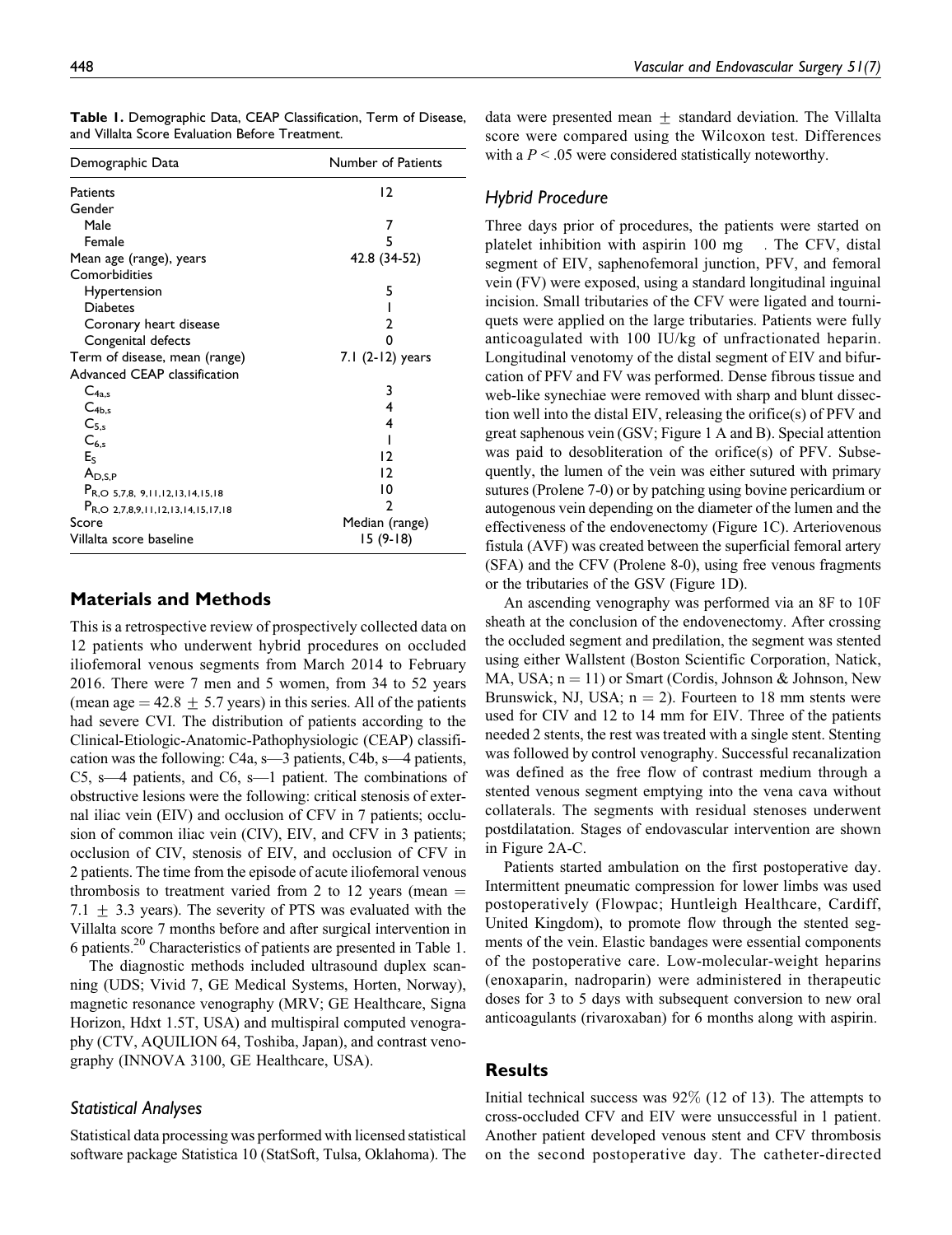

Figure 1. Stages of endovenectomy. A, A longitudinal venotomy in the CFV with removal of fibrotic tissue and synechiae (arrow). B, The lumen of the vein after endovenectomy and the orifices of the desobliterated PFV vein. C, Patch closure of the CFV with bovine pericardium. D, AVF between CFV and SFA wrapped in PTFE cuff with 2-0 Prolene suture bringing out through a sterile button that is placed on the subcutaneous tissue laterally (this area on skin is marked). Insertion of the sheath into the EIV. AVF indicates arteriovenous fistula; CFV, common femoral vein; EIV, external iliac vein; PFV, profunda femoris vein.



Figure 2. Stages of endovascular intervention. A, Ascending (pelvic) venogram using a sheath (EIV occlusion). B, Balloon angioplasty of EIV. C, Stent placement and control venography testifying to a free blood outflow to the inferior vena cava. EIV indicates external iliac vein.

thrombolysis was unsuccessful, and this case was considered as initial technical failure. No wound complications or pulmonary embolisms were recorded during the postoperative period. The patients underwent dynamic UDS before discharge from the hospital (Figure 3), also at 1, 3, and 6 months after the intervention (Figure 4).

Six patients were followed for 7 months and 4 patients for 3 months. One of the patients developed in-stent occlusion 4 months after the operation and underwent balloon



Figure 3. Ultrasound images of iliofemoral segment of the patient before the hybrid procedure. The CFV and EIV occlusion. CFV indicates common femoral vein; EIA, external iliac artery; EIV, external iliac vein.

angioplasty with stent recanalization with clinical improvement, despite residual stenosis of proximal part CFV (Figure 5). At present, a stenting segment of iliac veins is patent. The patient is planned to perform a stenting of residual stenosis of CFV. Thus, secondary patency rates of the stented iliac veins amounted to 100%. No recurrences of venous ulcers were observed. Median Villalta score improved from 15 to 7 ( $P = .012$ ).

# **Discussion**

Iliac vein stenting has become the method of choice in the treatment of venous obstructions of iliofemoral segments.<sup>21,22</sup> The widespread use of this technique increased significantly in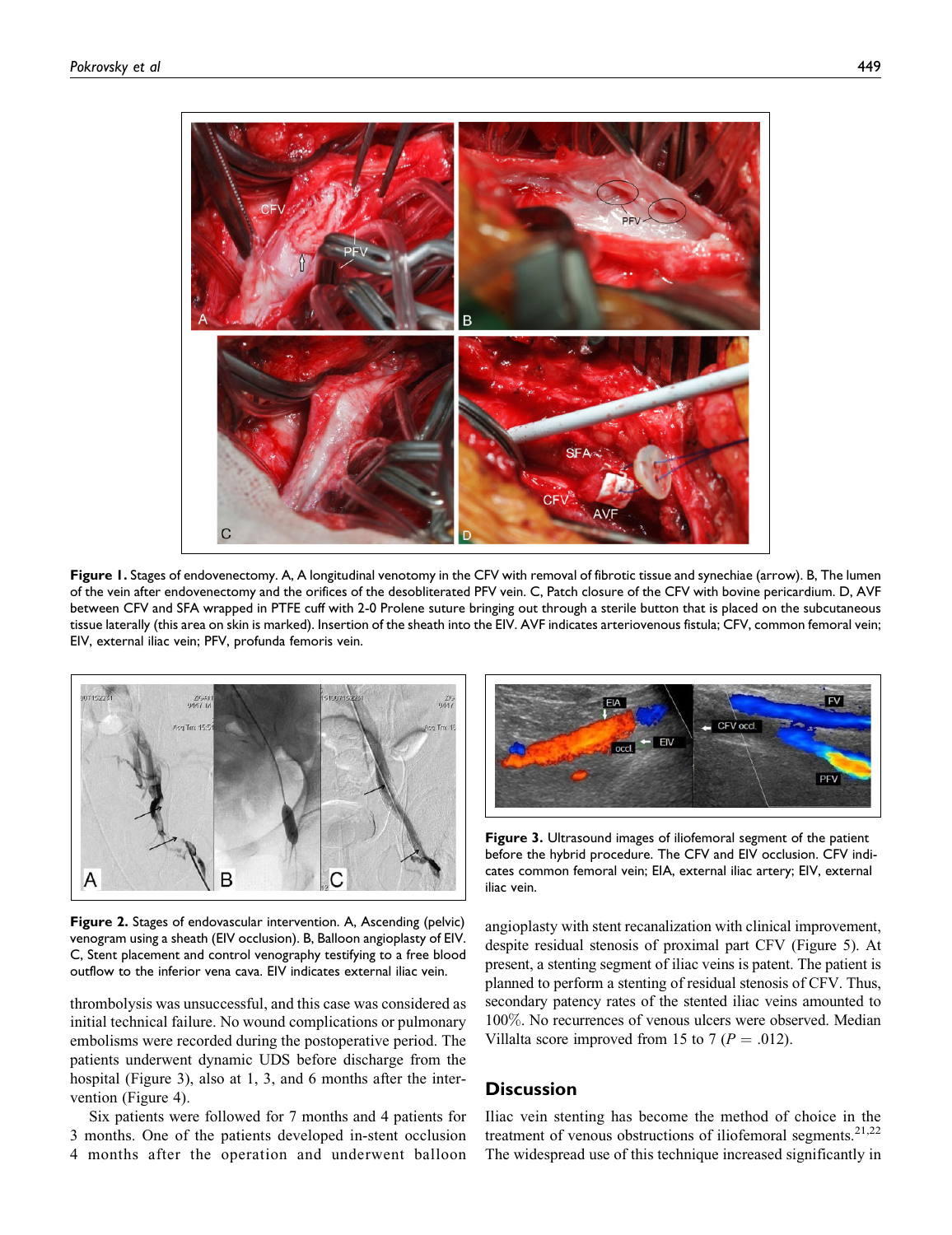

Figure 4. Ultrasound images of the same patient 1 month after the intervention. A and B, CIV, EIV, and PFV are patent (arrow). C, Ultrasound image of well-functioning AVF (arrow). AVF indicates arteriovenous fistula; CIA, common iliac artery; CIV, common iliac vein; EIV, external iliac vein; PFV, profunda femoris vein.



Figure 5. Ascending (pelvic) venogram 4 months after the hybrid procedure. A, Stent occlusion. B, Balloon angioplasty with restoration of stent patency. On venogram residual stenosis of proximal part CFV is defined. CFV indicates common femoral vein.

recent decades due to high effectiveness of the procedure as well as its reliable long-term outcomes. Cumulative primary, assisted-primary, and secondary patency after stenting during the period up to 72 months have been reported as  $50\%$  to  $80\%$ . 76% to 82%, and 82% to 90%, respectively, and are accompanied by low rates of complications.<sup>9,23,24</sup> However, the stent is extended below the inguinal ligament, the risk of stent thrombosis increases at least 3.8 times that most often occurs due to extension of the obstruction to the CFV.<sup>14</sup> The contemporary pool of diagnostic methods for chronic iliofemoral occlusions includes UDS, MRV, CTV, intravascular ultrasonography (IVUS), and contrast venography. Those methods are used in different combinations during the diagnostic and treatment

stages. Noninvasive methods such as MRV and CTV are considered to be preferred on the diagnostic stage. During the endovascular procedures, IVUS is considered as a method of choice to evaluate the extension and severity of the morphological lesions of iliac veins, and it is considered as the gold standard in diagnostic modalities.<sup>25</sup> However, the following issues should be taken into consideration: IVUS is expensive (machine and disposable catheter); reimbursement for IVUS may not cover costs; and some US and nonUS hospitals can't "afford" it. A new look on iliac venograms (Micro-Dicom assessment of 3 segments of CIV and 3 segments of EIV; "Bull's eye" sign; venogram 180° view; balloon contouring test (identifying waist) gives an equal distribution of positive IVUS findings.<sup>26</sup>

We believe that the ultrasound-guided multiplane contrast venography performed using the popliteal vein access is an essential component of the preoperative assessment and provides adequate information, especially in postthrombotic lesions of iliac vein. Ultrasound duplex scanning is a reliable noninvasive method for the hybrid operation effectiveness.

In recent years, the hybrid procedures consisting of open intervention on CFV, angioplasty, and iliac vein stenting have been successfully used for occlusions extending to the CFV.13,18 Common femoral vein and PFV vein orifice desobliteration provides maximal venous outflow from the tight and distal parts of the lower extremity as well as increases venous blood flow to the iliac veins and inferior vena cava. Arteriovenous fistula created between the CFA or SFA and CFV vein significantly decreases the probability of in-stent thrombosis in recanalized iliac veins. $13$  Although there are no distinct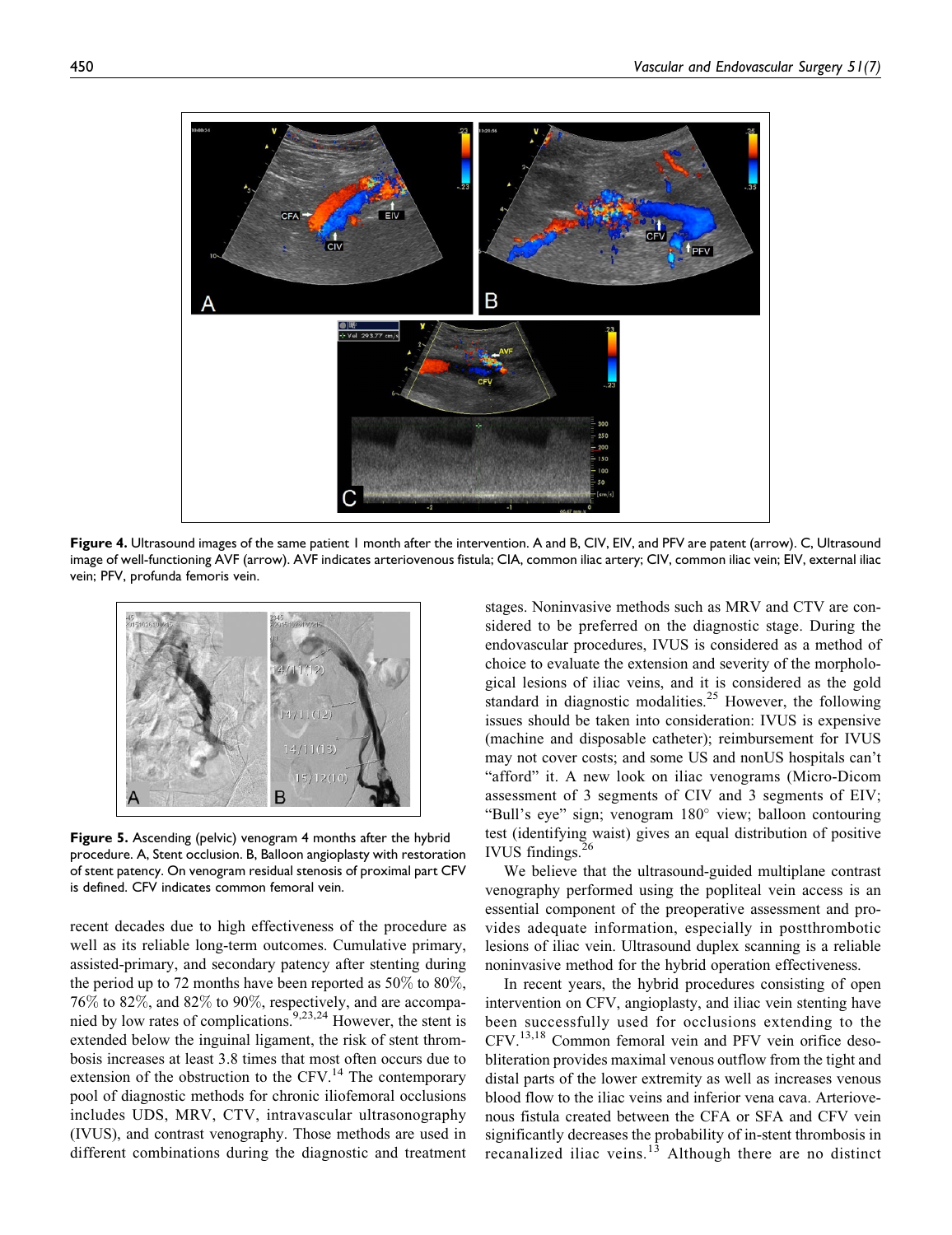indications for AVF creation and ways of its formation in caudal and cranial directions,<sup>19</sup> we prefer the caudal portion of the desobliterated CFV for AVF creation. We usually remove the AVF after 6 to 8 weeks (period of endothelialization of the stent) by means of a unique remote method of ultrasound-guided fistula ligation that we devised. It consists in a distant elimination of fistula under ultrasound control by tightening of polypropylene suture brought through a small skin incision till disappearance of Doppler signal from fistula. This method is simple and reliable, and it doesn't require traumatic redo surgery. Safety and effectiveness of endophlebectomy and AVF in venous disease have been described in a small number of studies.<sup>14,25</sup>

Accumulation of experience and optimization of the stent design play an essential role in improving the outcomes of stenting. It should be noted that hybrid procedures were preceded by a considerable experience in stenting of iliac vein obstructions in 69 patients (73 extremities).

# Conclusion

Our first experience of the hybrid procedures in venous obstruction of iliofemoral segment demonstrated their high efficiency and safety. Good results of the operation were proved by significant clinical enhancement and high patency levels of recanalized venous segments.

The hybrid operation improvement of results is intimately linked to the development of clear indications for the procedures, careful selection of the patients, and accumulation of experience and optimization of venous stent design.

### Authors' Note

Igor Ignatyev and Anatoly Pokrovsky contributed to conception and design; Igor Ignatyev, Anatoly Pokrovsky, and Evgeny Gradusov contributed to analysis and interpretation; Igor Ignatyev and Evgeny Gradusov contributed to data collection; Igor Ignatyev and Evgeny Gradusov contributed to writing the article; Igor Ignatyev, Anatoly Pokrovsky, and Evgeny Gradusov contributed to critical revision of the article; Igor Ignatyev, Anatoly Pokrovsky, and Evgeny Gradusov contributed to final approval of the article; Igor Ignatyev and Evgeny Gradusov contributed to statistical analysis; Igor Ignatyev contributed to overall responsibility.

#### Declaration of Conflicting Interests

The author(s) declared no potential conflicts of interest with respect to the research, authorship, and/or publication of this article.

#### Funding

The author(s) received no financial support for the research, authorship, and/or publication of this article.

#### References

- 1. Coiteux I, Mazzolai L. Deep venous thrombosis: epidemiology, risk factors and natural history. Schweiz Rundsch Med Prax. 2006; 95(12):455-459.
- 2. Holper P, Kotelis D, Attigah N, Hyhlik-Dürr, Böckler D. Longterm results after surgical thrombectomy and simultaneous

stenting for symptomatic iliofemoral venous thrombosis. Eur J Vasc Endovasc Surg. 2010;39(3):349-355.

- 3. Johnson BF, Manzo RA, Bergelin RO, Strandness DE. Relationship between changes in the deep venous system and the development of the postthrombotic syndrome after an acute episode of lower limb deep vein thrombosis: a one-to-six year follow-up. J Vasc Surg. 1995;21(2):307-312.
- 4. Akesson H, Brudin L, Dahlström JA, Eklöf B, Ohlin P, Plate G. Venous function assessed during 5-year period ilio-femoral venous thrombosis treated with anticoagulation. Eur J Vasc Surg. 1990;4(1):43-48.
- 5. Mewissen MW, Seabrook GR, Meissner MH, Cynamon J, Labropoulos N, Haughton SH. Catheter directed thrombolysis for lower extremity deep venous thrombosis: report of a national multicenter registry. Radiology. 1999;211(1):39-49.
- 6. Colledge-Smith PD. The aethiology and pathophysiology of chronic venous insufficiency and leg ulcers. In: Johnson CD, Taylor I, eds. Recent advances in surgery. Edinburg, TX: Churchill Livingstone; 2000:125-140.
- 7. Moffat CJ, Dorman MC. Recurrence of leg ulcers within a community ulcer service. J Wound care. 1995;4(2):57-61.
- 8. Raju S, Neglen P. Percutaneous recanalization of total occlusion of the iliac vein. J Vasc Surg. 2009;50(2):360-368.
- 9. Neglen P. Endovascular reconstruction for chronic iliofemoral vein obstruction. In: Gloviczki P, ed. Handbook of Venous Disorders. 3rd ed. London, United Kingdom: Hodder Arnold; 2009: 491-502.
- 10. Kahn SR, Comerota AJ, Cushman M, et al. American Heart Association Council on Peripheral Vascular Disease, Council on Clinical Cardiology, and Council on Cardiovascular and Stroke Nursing. The postthrombotic syndrome: evidence based prevention, diagnosis, and treatment strategies: a scientific statement from the American Heart Association. Circulation. 2014; 130(18):1636-1661.
- 11. Wittens C, Davies AH, Bækgaard N, et al. Management of chronic venous disease: Clinical Practice Guidelines of the European Society for Vascular Surgery (ESVS). Eur J Vasc Endovasc Surg. 2015;49(6):678-737.
- 12. ACP Practice Guidelines: Management of Obstruction of the Femoroiliocaval Venous System; 2015:1-8. Available from: [http://www.phlebology.org/wp-content/uploads/2015/10/Manage](http://www.phlebology.org/wp-content/uploads/2015/10/Management-of-Obstruction-of-the-Femoroiliocaval-Venous-System-Guidelines.pdf) [ment-of-Obstruction-of-the-Femoroiliocaval-Venous-System-](http://www.phlebology.org/wp-content/uploads/2015/10/Management-of-Obstruction-of-the-Femoroiliocaval-Venous-System-Guidelines.pdf)[Guidelines.pdf](http://www.phlebology.org/wp-content/uploads/2015/10/Management-of-Obstruction-of-the-Femoroiliocaval-Venous-System-Guidelines.pdf)
- 13. Comerota AJ., Grewal NK, Thakur S, Assi Z. Endovenectomy of the common femoral vein and intraoperative iliac vein recanalization for chronic iliofemoral venous occlusion. J Vasc Surg. 2010;52(1):243-247.
- 14. Vogel D, Comerota AJ, Al-Jabouri M, Assi ZI. Common femoral endovenectomy with iliocaval endoluminal recanalization improves symptoms and quality of life in patients with postthrombotic iliofemoral obstruction. J Vasc Surg. 2012;55(1):129-135.
- 15. Neglen P, Tackett TP, Raju S. Venous stenting across the inguinal ligament. *J Vasc Surg.* 2008;48(5):1255-1261.
- 16. Gloviczki P, Cho JS. Surgical treatment of chronic deep venous obstruction. In: Rutherford RB, ed. Vascular surgery. 5th edn. New York, NY: Elsevier; 2001:2099-2165.